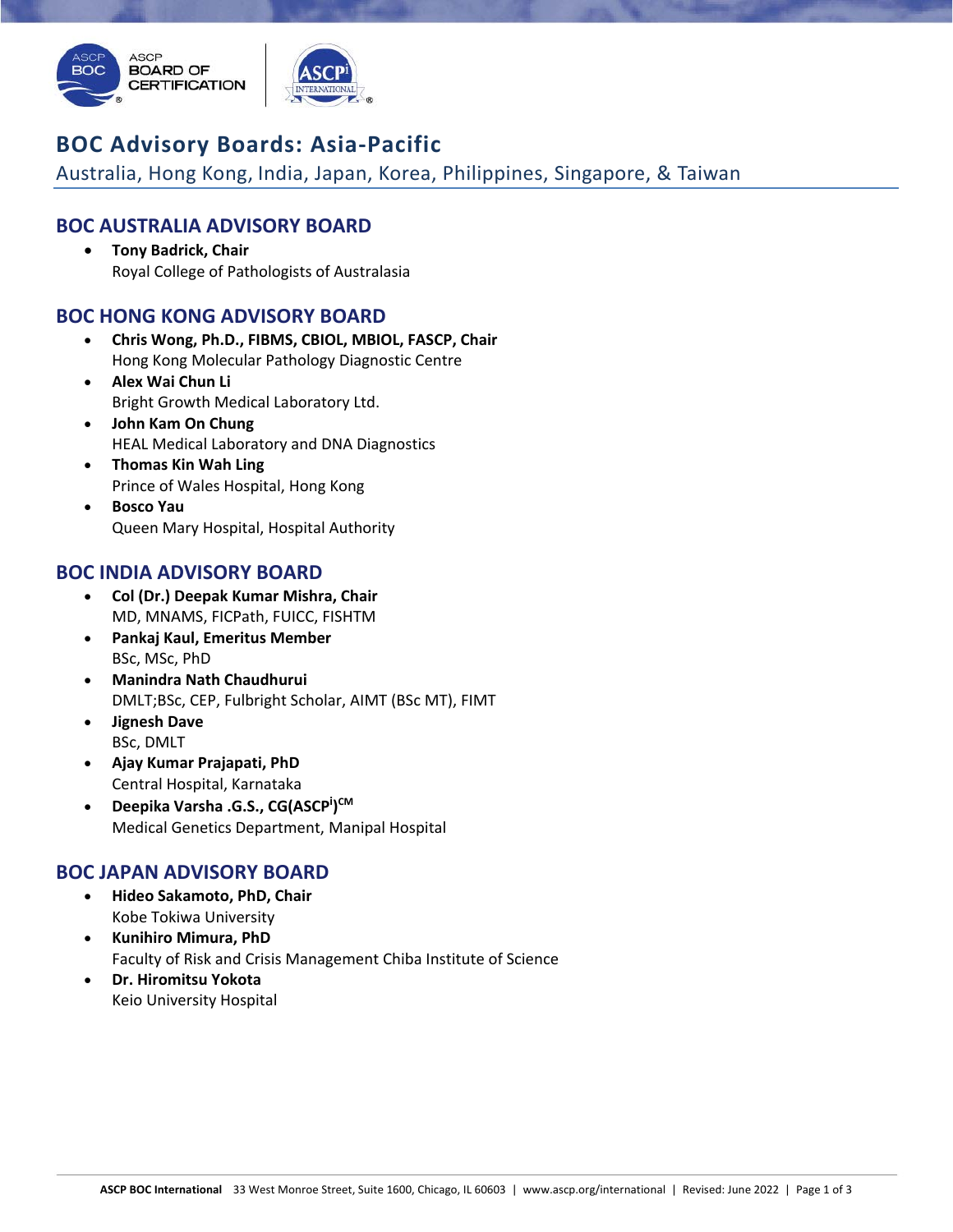

#### **BOC KOREA ADVISORY BOARD**

- **Hyo Chan Kang, Chair** Daegu Haany University
- **Kyung Jin Cho, PhD** Korea University, Professor Emeritus
- **Tae Un Kim, PhD** Catholic University of Pusan
- **Jang Ho Lee** Samsung Medical Center
- **Man‐Gil Yang** Seoul National University Hospital
- **Lee, Tae Bok, MLS (ASCPi ) CM** Seoul National University Hospital (MT)
- **Ki‐Jong Rhee, PhD**
- Yonsei University
- **Jae Jin Lee**  Korea Association of Medical Technologists

## **BOC PHILIPPINES ADVISORY BOARD**

- **Agnes B. Medenilla, BSMT, MS, RMT (PRC), MT(ASCP), Chair** College of Medical Technology, University of Perpetual Help
- **Marian M. Tantingco, BSMT, RMT (PRC), MT(ASCP)**
- **Erlinda C. Pijuan, BSMT, RMT (PRC)** Roche Philippines, Inc.
- **Soledad L. Bautista, BS Hygiene, MPH, Ph.D., RMT (PRC)** College of Medical Technology
- **Nini F. Lim, BSMT, MS, Ed.D.,RMT (PRC)** Philippine Women's University
- **Leila M. Florento, BSMT, MS, Ph.D, RMT (PRC)**
- **Luella Vertucio, BSMT, RMT (PRC)** Providence Hospital, Inc
- **Mark Yulores, BSMT, MBA, RMT (PRC)**
- **Ma. Lourdes Gatbonton, BSMT, RMT (PRC)** Clinical Pathology Department, the Medical City

#### **BOC SINGAPORE ADVISORY BOARD**

- **•** Ms. Ong Siew Kim, MS, MAACB, FAACB, MBA, PBT(ASCP<sup>i</sup>)<sup>CM</sup>, Chair Singapore Accreditation Council
- **Ms. Susan Lim Tsui Tsui, MT(ASCP)SBB, Secretary** National University Hospital
- **Dr. Woo Wee Hong, PhD, FIBMS, PBT(ASCPi ) CM, Media Director** Singapore Polytechnic
- **Mr. Tai Min Hooi, BS(Hons), MS, MLS(ASCPi ), Deputy Media Director** Ngee Ann Polytechnic
- **Dr. Saroj Waikar MCE, MD (Path & Bact), MBBS, Publication Director** Republic Polytechnic